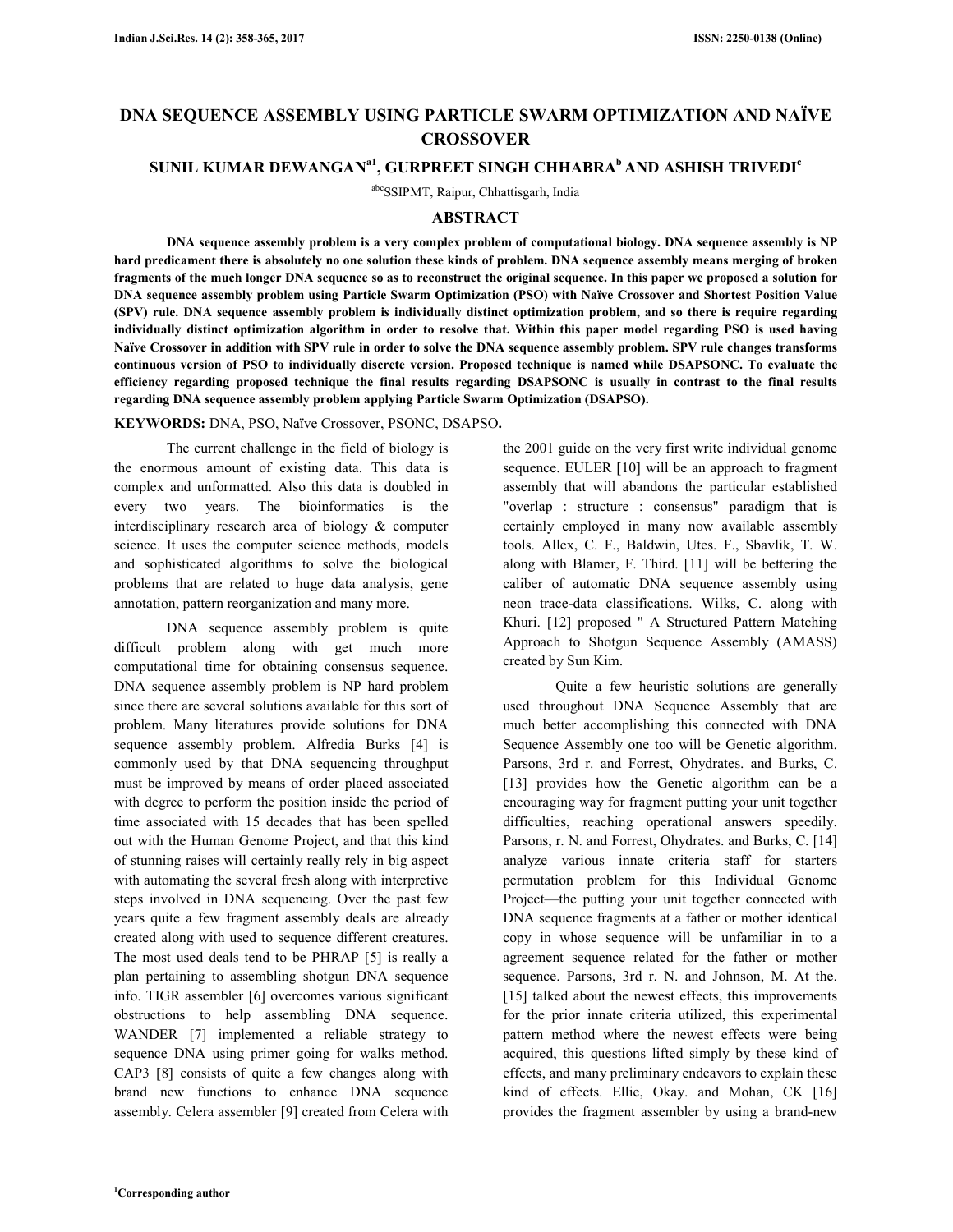parallel hierarchical adaptive variant connected with evolutionary algorithms. This modern attributes will include a brand-new determine pertaining to analyzing sequence putting your unit together quality and also the growth of an hybrid criteria. Fang, Ohydrates. Chemical. and Wang, Y simply. and Zhong, N. [17] approach maximizes this similarity (overlaps) among given fragments along with a candidate sequence. It thinks the two entire fragments and also the individual basepair resemblances within the sequence. Special innate staff are designed to increase this looking method. Kikuchi, Ohydrates. and Chakraborty, Gary. [18] included a couple of heuristic ideas along with GA for making this better. The first is chromosome decrease (CRed) action that reduce the length of this chromosomes, doing innate search, to boost this productivity. The opposite will be chromosome is purified (CRef) action the industry money grabbing heuristics, rearranging this pieces employing sector knowledge, to locally enhance the fitness connected with chromosomes. Luque, Gary. and Alba, At the. [19] provide various approaches, the canonical innate criteria, the CHC approach, the spread search criteria, along with a simulated annealing, to solve correctly problem cases which have been 77K base pairs lengthy. Meksangsouy, P. and Chaiyaratana, D. [20] proposed the asymmetric placing your order portrayal the place where a path co-operatively generated simply by many ants within the colony symbolizes this search alternative. Zhao, Y simply. and Ma, P. and Lan, N. and Liang, Chemical. and Ji, Gary. [21] much better sequence alignment approach good ould like colony criteria. The brand new approach can prevent a neighborhood the best and take out especially this walkways results connected with fantastic difference simply by controlling the first and ultimate jobs connected with ants and simply by editing pheromones in numerous periods.

 There are find few literatures available that signify alternative pertaining to DNA Sequence Assembly problem employing metaheuristic and characteristics encouraged algorithms. PSO criteria will come below characteristics encouraged criteria in fact it is incredibly powerful way to resolve the seo problem. It has been established which PSO handles Search engine optimization problem successfully and provide this the best end result. Cross PSO criteria can give far better end result compared to traditional PSO criteria. DNA sequence putting your unit together problem will be sorted previously simply by PSO criteria that's the reason why we've goal to apply PSO criteria along with Naïve crossover pertaining to DNA Sequence Assembly problem.

### **DNA SEQUENCE ASSEMBLY PROBLEM**

 Deoxyribonucleic acid (DNA) is a nucleic acid that contains the particular ancestral guidance found in the particular advancement and also functioning coming from all identified known organisms and many worms. The main function of DNA elements within living organisms t would be the long-term storage of details.

 DNA series is displayed by way of sequence of four-letter alphabet (A, C, G, and T) matching towards the number of monomeric basics that the particular DNA polymer is made up. A portion, or even fragment, goes along in your circumstance to your substring of 100- 1000 basics. Overlap power and also offset human relationships among twos of pieces, accustomed to get the particular construction in the pieces in a global layout, is founded on comparison of character guitar strings. The particular production generated through sequencing presents any agreement for the order of 1000-1, 000, 000 basics long, generated through voting within arranged articles of basics resulting from the particular page layout.

 The particular construction difficulty is a combinatorial optimization difficulty exactly where the aim of the particular seek is to obtain the right order and also orientation of every fragment from the fragment buying series leading towards the formation of your agreement series.

 Figure 1, shows the basic DNA sequence assembly process. Figure 1 represents 4 different DNA fragment taken from large human DNA sequence STIM1. STIM1 DNA sequence is taken from NCBI. After getting 4 fragment from large DNA sequence file arrangement of fragments is needed to calculate consensus sequence.

| $F2 \rightarrow TCGGA$ |                          |
|------------------------|--------------------------|
| F4 > CGGATG            |                          |
| $F3 - 5$               | ATGTC                    |
| $F1 - >$               | GTCAG                    |
|                        |                          |
|                        | Agreement -> TCGGATGTCAG |

## **Figure 1: DNA sequence assemby process PARTICLE SWARM OPTIMIZATION**

 Particle swarm optimization (PSO) is a population based stochastic optimization technique for the solution of continuous optimization problems. It is inspired by social behaviors in flocks of birds and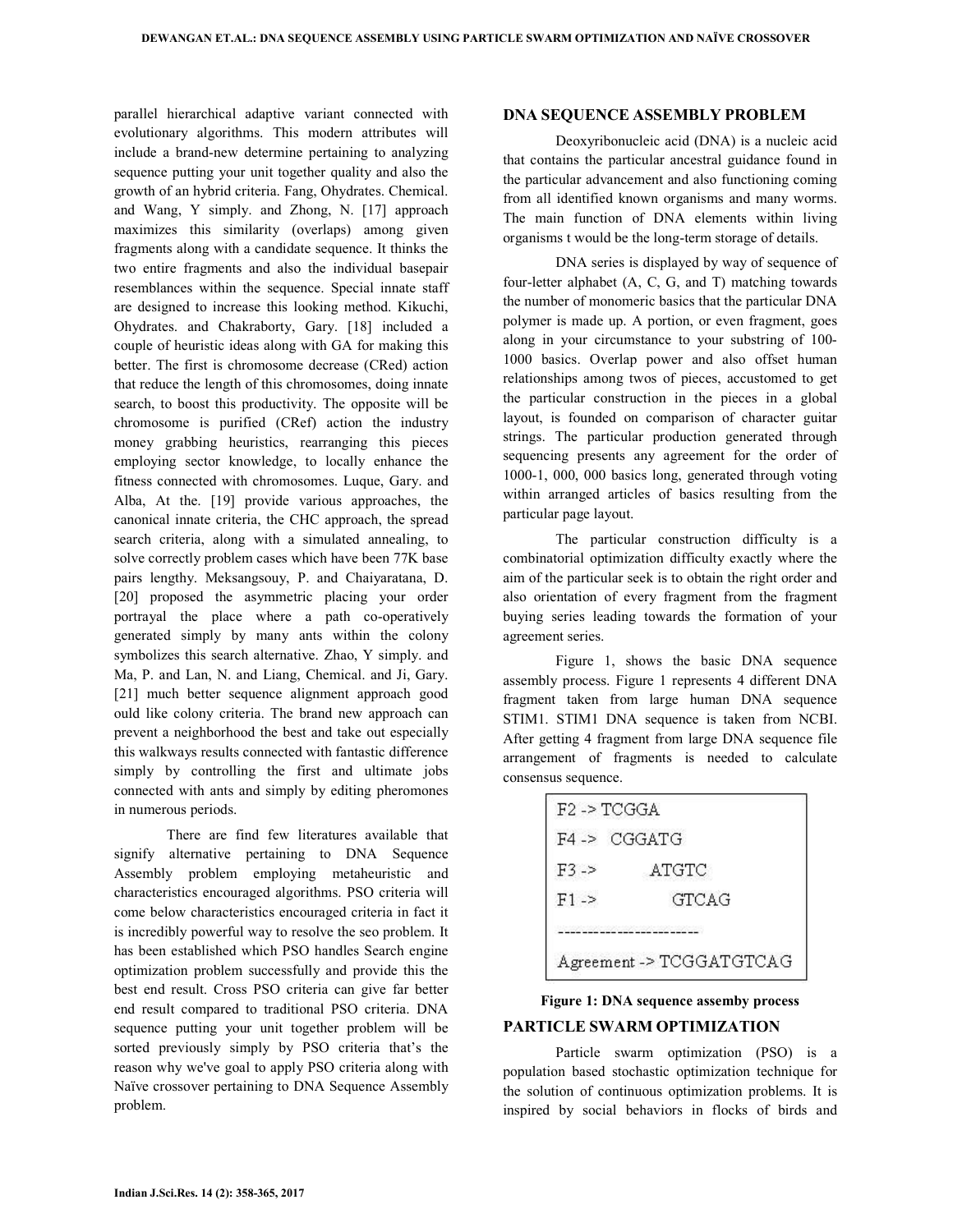schools of fish [5][6]. In PSO, a set of agents called particles will search for good solutions to a given continuous optimization problem. PSO has been applied in many different problems and has successfully solved this problem better than other algorithms.

 The particle swarm optimization algorithm, originally introduced in terms of social and cognitive behavior by Kennedy and Eberhart [1], solves problems in many fields, especially engineering and computer science. The power of the technique is its fairly simple computations and sharing of information within the algorithm as it derives its internal communications from the social behavior of individuals. The individuals, called particles henceforth, are flown through the multidimensional search space with each particle representing a possible solution to the multi-dimensional optimization problem. Each solution's fitness is based on a performance function related to the optimization problem being solved.

 The movement of the particles is influenced by two factors using information from iteration-to-iteration as well as particle-to particle [2]. As a result of iterationto-iteration information, the particle stores in its memory the best solution visited so far, called pbest, and experiences an attraction towards this solution as it traverses through the solution search space. As a result of the particle-to-particle information, the particle stores in its memory the best solution visited by any particle, and experiences an attraction towards this solution, called gbest, as well. The first and second factors are called cognitive and social components, respectively. After iteration, the pbest and gbest are updated for each particle if a better or more dominating solution (in terms of fitness) is found. This process continues, iteratively, until either the desired result is converged upon, or it's determined that an acceptable solution cannot be found within computational limits.

 For an n-dimensional search space, the i-th particle of the swarm is represented by a n- dimensional vector,  $x_i = (x_{i1}, x_{i2}, \dots, x_{in})^T$ . The velocity of this particle is represented by another n dimensional vector  $vi = (v_{i1},$  $(v_{i2},...,v_{in})^T$ . The previously best visited position of the ith particle is denoted as  $p_i = (p_{i1}, p_{i2}, ..., p_{in})^T$ . 'g' is the index of the best particle in the swarm. The velocity of the i-th particle is updated using the velocity update equation given by

$$
v_{id} = v_{id} + c_1 r_1 (p_{id} - x_{id}) + c_2 r_2 (p_{gd} - x_{id}),
$$
 (1)

and the position is updated using

$$
x_{id} = x_{id} + v_{id} \tag{2}
$$

Where  $d = 1, 2...$  n represents the dimension and  $i = 1, 2...$  S represents the particle index. S is the size of the swarm and c1 and c2 are constants, called cognitive and social scaling parameters respectively (usually,  $c1 = c2$ ; r1, r2 are random numbers drawn from a uniform distribution). Eq. (1) and (2) define the classical version of PSO algorithm. A constant, Vmax, was introduced to arbitrarily limit the velocities of the particles and improve the resolution of the search [4]. The maximum velocity Vmax, serves as a constraint to control the global exploration ability of particle swarm. Further, the concept of an inertia weight was developed to better control exploration and exploitation. The motivation was to be able to eliminate the need for Vmax. The inclusion of an inertia weight in the particle swarm optimization algorithm was first reported in the literature [3]. The resulting velocity update equation becomes:

$$
v_{id} = w^* v_{id} + c_1 r_1 (p_{id} - x_{id}) + c_2 r_2 (p_{gd} - x_{id}),
$$
 (3)

 Eberhart and Shi, [3] indicate that the optimal strategy is to initially set w to 0.9 and reduce it linearly to 0.4, allowing initial exploration followed by acceleration toward an improved global optimum[14].

#### **Problems in PSO**

 The PSO method is very popular due to its simplicity of implementation and ability to quickly converge to a reasonably good solution [7][8]. But it has some limitations which are:

- Premature convergence
- Tending to get stuck in local optima
- Low solution precision

#### **Premature convergence**

 When an optimization algorithm converged very soon into a solution and stuck into it, then there is no further enhancement in the best solution and this situation is called premature convergence. Generally when PSO is used to solve problems, it faces premature convergence due to which it gives local best solution as its best solution.

#### **Tending to get stuck in local optima**

 This problem is similar to premature convergence problem but solution converges into a local best solution. Therefore, local solution is considered as best solution. For an optimization problem it might be possible to have many local best solutions. If an optimization algorithm stuck into its one of the local best solutions, then this situation is tending to get stuck in local optima.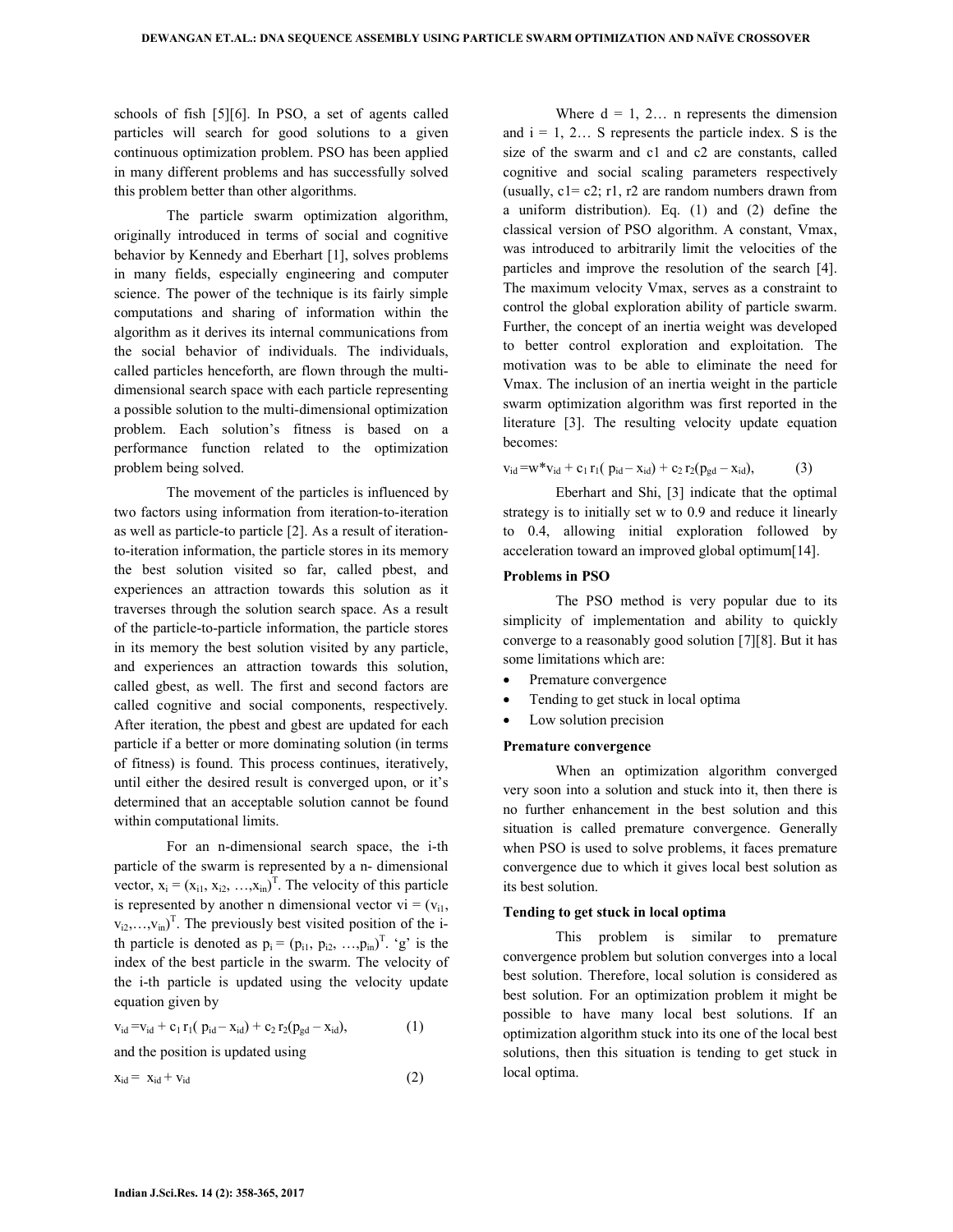#### **Low Solution Precision**

 As a result of above two problems convergence and local optima solution of optimal problem tends to be less and low precise. When solving high-dimension functions problem of low solution precision occurs very frequently.

#### **CROSSOVER OPERATOR**

 One of the oldest optimization algorithm is genetic algorithm which is based on natural evolution process. The working principle of genetic algorithm is based on natural evolution process or inheritance from different species. Genetic algorithm uses three main operators which are selection, crossover and mutation. Among the three operators crossover operator has greater significance. Crossover is based on inheritance principle, i.e. adapting existing properties or expanding the existing properties. In crossover operations, new solutions are generated using the existing solutions. The concept has been adapted from natural evolution process, i.e. new generation come into existence because of their parents. There are different versions of crossover operators of genetic algorithm. Depending on problem requirement, crossover operators are used. Mainly crossover operators are of two versions or two categories. One is binary version and another is real version. Depending upon the problem domain crossover operator versions are used. This paper presents the use of real version of crossover operator. Crossover operators are very useful tool for exploring solution space. The problem which has its solution based on real domains needs a good exploration technique to explore solution space effectively. Real version of crossover operator explore solution space very effectively.

#### **Naïve Crossover**

 Naive crossover operator [15] produces two off springs from a pair of parents by randomly selecting a cross site between 1 and n, parents solution dimension and replacing the former and latter half of each parent from the cross site. Let  $(X_1^{(1,t)} X_2^{(1,t)} X_3^{(1,t)} X_4^{(1,t)} \dots$  $X_n^{(1,t)}$  and  $(X_1^{(2,t)} X_2^{(2,t)} X_3^{(2,t)} X_4^{(2,t)} \dots X_n^{(1,t)}$  are two parent solutions of dimension n at generation t. A cross site of value 3 will produce the offsprings shown in equation (5) and (6).

Offspring 1: 
$$
(X_1^{(1,t)} X_2^{(1,t)} X_3^{(1,t)} X_4^{(2,t)} \dots X_n^{(2,t)}
$$
  
\n(4)  
\nOffspring 2:  $(X_1^{(2,t)} X_2^{(2,t)} X_3^{(2,t)} X_4^{(1,t)} \dots X_n^{(1,t)})$   
\n(5)

#### **METHODOLOGY**

In this paper we now have offered a fix for

DNA sequence assembly problem making use of particle swarm optimization with Naïve crossover. Pertaining to dealing with almost any optimization problem we must initial formulate the condition as outlined by optimization problem. In this case initialy we formulate the DNA sequence assembly problem as outlined by PSO criteria. The next subsection describes how we formulate your DNA sequence assembly problem.

 To fix the condition, representation from the particular person and also physical fitness value is essential. PSO criteria will be based upon population (candidate solution) and also just about every population get its own physical fitness value as outlined by which often it is in contrast coming from others, consequently we must initial characterize your DNA sequence assembly problem with regards to PSO criteria.

#### **Individual representation**

 Within DNA sequence assembly problem inputs include the set of pieces which often should be constructed and also create a typical sequence which often doesn't need almost any replicated design. The most popular sequence is recognized as because result for DNA sequence assembly problem. To discover your purpose or maybe property involving particular gene history, your examining involving nucleotide or maybe chemical substance basic (A, T, C, G) sequence is completed. Big nucleotide sequences tend to be known as DNA sequence. The particular large DNA sequence is made of replicated behaviour involving nucleotide that's why your DNA sequence turns into large. Within DNA sequence assembly replicated behaviour tend to be eliminated then one opinion sequence creates.

 Within DNA sequence assembly large DNA sequence of a particular gene is actually obtained for assembly procedure. Big DNA file is actually divide at random in different pieces involving DNA sequence which can be found in assembly procedure. Soon after obtaining set of fragment, pieces tend to be aimed and the best match between the suffix of merely one sequence and the prefix involving yet another is actually decide. Many feasible match mix off pieces is actually in contrast and also related rating is determined. On such basis as related rating fragment purchase is determined. Eventually your opinion sequence is found out of the fragment purchase. We have done tests using the nucleotide sequences involving homosapiens(human) and mouse viz. MACF1, TNFRSF19 and also Zfa. The particular DNA data is got from NCBI [22].

 We have solved DNA sequence assembly problem using the continuous version of PSO. In DNA sequence assembly problem fragment order in which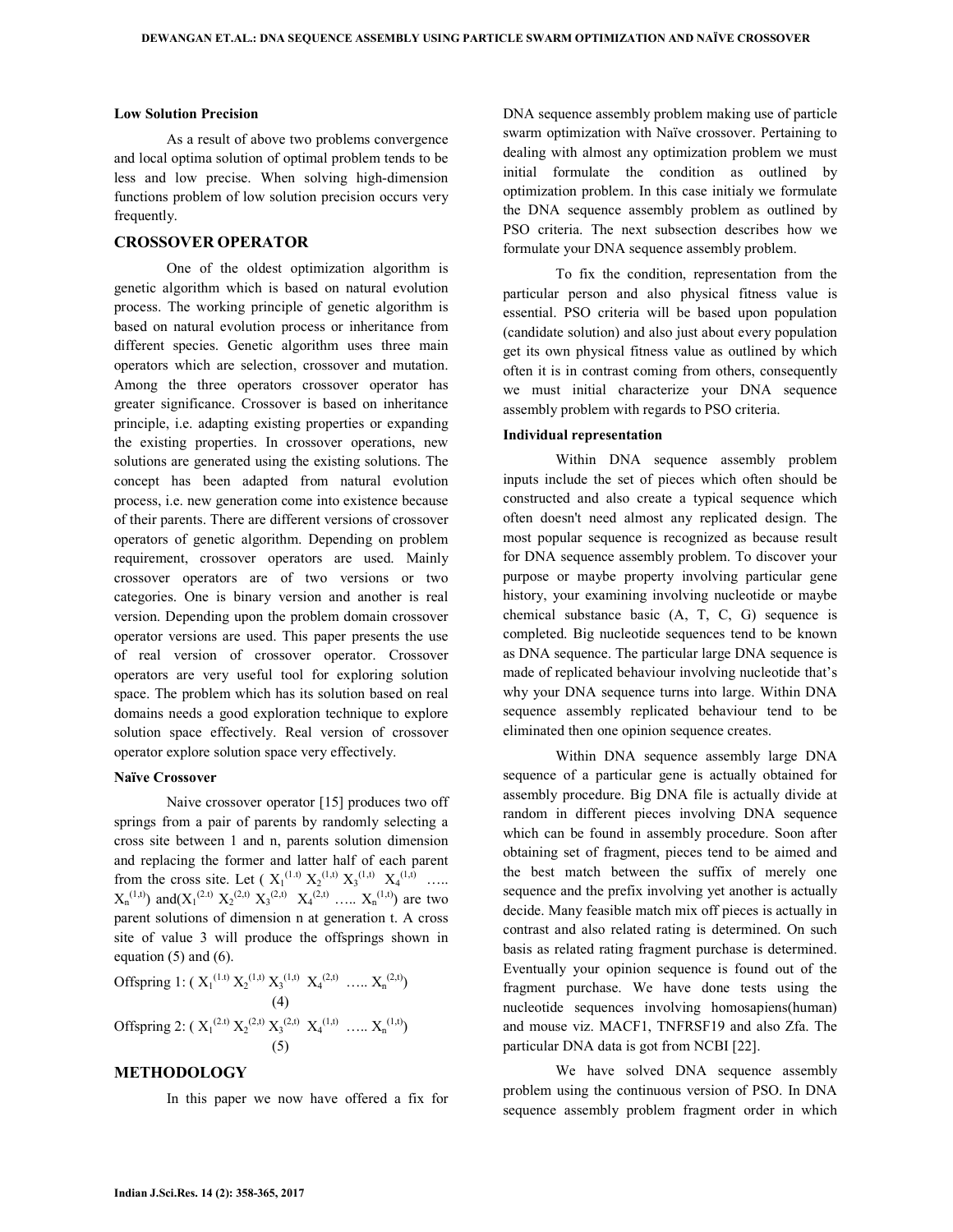fragments are aligned is very important but very hard to find the best order from the large possible combinations of fragment order. Using PSO we determine the fragment order. PSO is based on the concept of population and each individual represents a solution for a problem. In case of DNA sequence assembly problem each individual of PSO represents the fragment order on which fragments are aligned to find out a consensus sequence. Each individual has certain dimension value for DNA sequence assembly problem each individual has a dimension value equal to the number of fragments taken for assembly.

 DNA sequence assembly problem is a discrete optimization problem. In the proposed solution continuous version of PSO is used instead of discrete version. To change the continuous version to real version for DNA sequence assembly problem SPV rule is used. Using the SPV (shortest position value) rule continuous position generated by PSO is converted to discrete value.

 Each individual or particle of PSO is represented by a Position vector  $X_{id} = \{x_1, x_2, x_3, \dots, x_d\}$ where i is the particular individual and d represents the dimension index. Each individual of PSO contain the real value for a particular dimension and on the basis of this real values new sequence vector is generated using shortest position value rule (SPV). New generated sequencevector using SPV is represented as  $S_{id}$ =  $[f_{i1},f_{i2},\ldots, f_{id}]$ .  $S_{id}$  is a fragment order of i particle in the processing order containing d dimension and  $f_{i1}$ ,  $f_{i2}$ represent the fragment number in a fragment order.

 For example the individual generated by PSO is  $X_{id}$  = {4.83, -.55, 1.90, 4.46, 1.05, 2.47, -1.28, 0.192, 3.56, 2.28} which has dimension value equal to 10 that means the number of fragments taken is 10. It is clear that  $X_{id}$  contains the real values and for DNA sequence assembly we need fragment sequence order from the set of possible combination of fragment order. SPV rule is used to generate the new sequence vector  $S_{id}$ . Dimension values of  $X_{id}$  is used to generate sequence vector, the dimension index which has the shortest value in  $X_{id}$ represents the first fragment that is  $f_0$ , second shortest value represents the second fragment and so on. The sequence vector  $S_{id}$  generated for  $X_{id}$  using SPV is  $\{9, 1,$ 4, 8, 3, 6, 0, 2, 7, 5} here 9 represents the fragment 10 and 1 represents the fragment 2 and so on.  $S_{id}$  represents the fragment order in which fragments are aligned for determining the consensus sequence. For each individual of PSO, sequence vector is calculated using the SPV rule.

#### **Fitness Function**

 After representation of each individual we have to calculate fitness value of each individual. On the basis of fitness value we determine the optimal solution. In case of DNA sequence assembly problem optimal solution is the maximum matching score of fragment order.

 First we have to align the fragments according to the fragment order S<sub>id</sub> then longest match between the suffix of one fragment and the prefix of another is determine. Matching score is calculated by counting the matching nucleotide of fragments. The matching score for a pair of fragment is calculated using eq. (6)

$$
score_{t,i+1} = \begin{cases} 0, & if \ nucleotide \ does \ not \ matched \\ score_{i,i+1} + 1, & otherwise \end{cases}
$$

In eq. (6) score<sub>i,i+1</sub> is a matching score of two consecutive fragments of sequence vector  $S_{id}$  i and i+1 is the index of sequence vector  $S_{id}$ . After calculating the score of fragment pair total score is calculated for a particular individual of PSO. Total score is calculated by eq. (7).

$$
\max f_i(x) = \sum_{j=0}^{n-1} \text{score}_{j,j+1} \tag{7}
$$

In eq. (8)  $f_i(x)$  denotes the fitness value for individual i of PSO. In eq. (5) max denotes that our objective is to maximize the value of  $f_i(x)$ . Individual who has the maximum value of  $f_i(x)$  is considered as optimum solution. Fitness function is the summation of all scores calculated by eq. (7) for an individual.

DSAPSONC: DNA Sequence Assembly using PSO Algorithm with Naïve crossover

 Conventional PSO has been proved very effective and good problem solving tool. PSO is being used on many optimization problems and PSO has come on modified to various versions. Though PSO is very good tool for optimization problem solving, it has certain limitations. PSO does not work efficiently with every optimization problems due to its short comings. In this paper, a new version of PSO is described using the properties of crossover operator of Genetic algorithm. Crossover operations are also known for good exploration of solution space. It might be possible to overcome the PSO's premature convergence problem using crossover. This new model is a real version of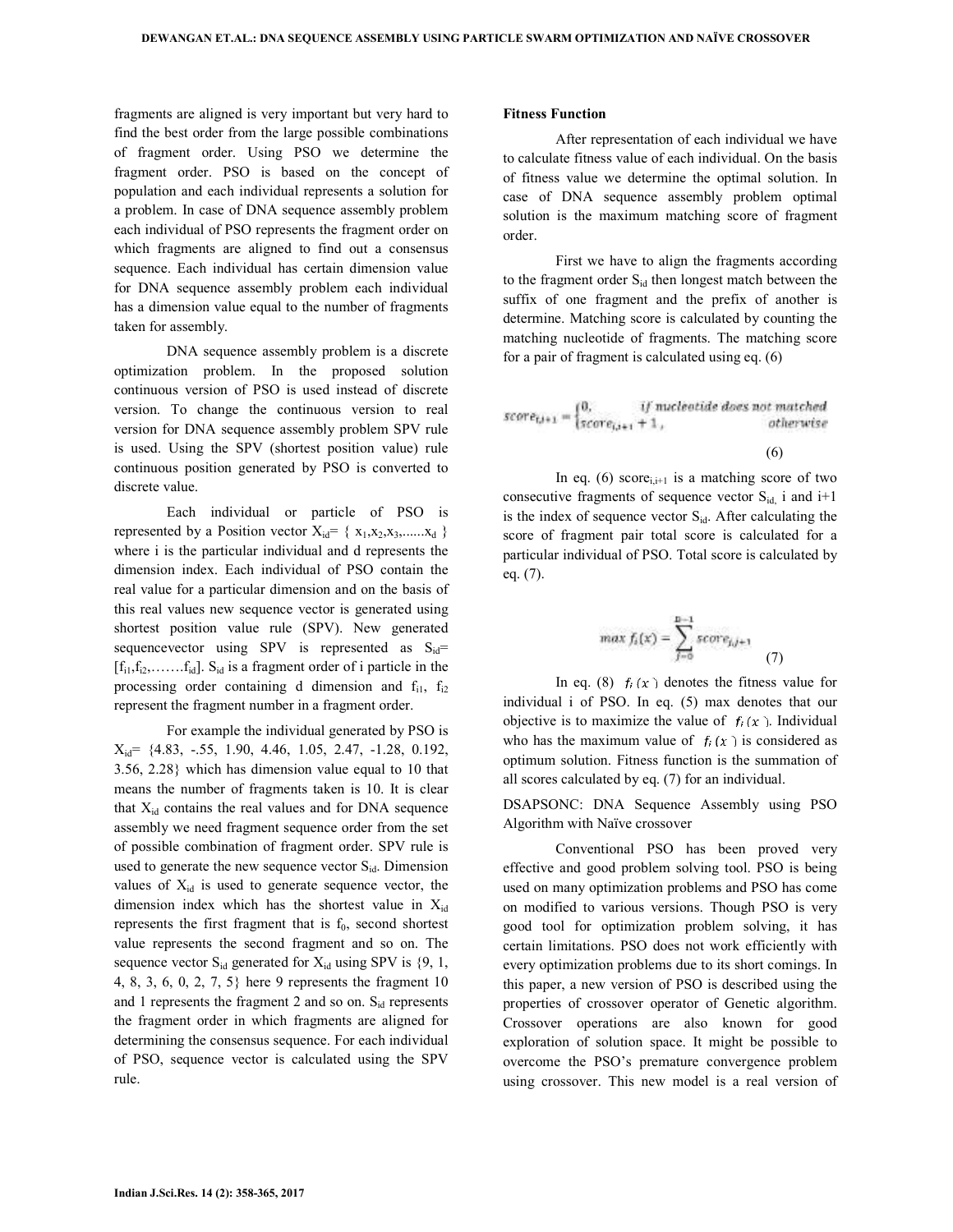PSO which can be used to solve problem based on real version problem.

 We have used particle swarm optimization algorithm with Naïve crossover to solve DNA sequence assembly problem. In DNA sequence assembly problem inputs are different number of fragment and output is the common sequence which does not have repeated nucleotides. DNA sequence assembly problem is a discrete optimization problem but we have used real version of particle swarm optimization. Real coded PSO is converted to discrete version using shortest position value (SPV) rule. The problem is first formulated according to PSO algorithm. Each individual of PSO with Naïve crossover represents a solution and has a dimension value. For DNA sequence assembly dimension of PSO with Naïve crossover individual is equal to the number of fragments taken.

 PSO with Naïve crossover with SPV works in two phases one is initialization phase and other is PSO update phase. In initialization phase individuals are initialized and in update phase solutions are update and new solutions are generated. SPV rule is used to convert the real coded values to discrete values.

 First set of solutions are taken randomly within the search space and the fragment order is calculated using the randomly initiated particle using SPV rule. The fitness value is calculated using the fitness equation and the best solution is noted. Next update of the particles is performed using the PSO update equation and the new fragment order is calculated using the SPV rule. Fitness of updated particles is calculated and the best solutions are noted.

 This process runs until the maximum function evaluation reached and the best fragment order is noted on the basis of fitness function of individuals. At last on the basis of fragment order fragments are arranged so that matching nucleotides are removed and common consensus sequence are calculated.

#### **EXPERIMENT RESULTS AND DISCUSSION**

 This section describes the experimental setup and result obtained after the experiment. We have taken thee DNA sequences for experiment. For each data set we run DSAPSO 30 times with different function evaluation values. The algorithm is simulated using Visual C++. To check the efficiency of proposed DSAPSO algorithm we compare the result of our proposed algorithm with the results of genetic algorithm.

#### **Experimental Setup**

 The proposed model uses the properties of both PSO and crossover, so it is necessary to select appropriate parameters for good result. There are many literatures available which describe the standard parameter settings for PSO. An extensive experiment has been performed to setup the parameter for the proposed PSO with Naïve crossover. Maximum number of function evaluation (MaxEval), we have tested our algorithms for three different function evaluation value 2500, 5000 and 10000. The number of population or candidate solution has been taken10, 15 and 30 for PSO. Dimension of each individual or candidate solution is problem dependent. Value for constants ' $c_1 \& c_2$ ' has been taken as two. Value for 'w' has been taken 0.9. Crossover operator is based on crossover probability parameter, which has been set by an exhaustive experiment. The value of crossover probabilities varies from 0.1 to 0.9, but for our experimental result we have checked every possible value of crossover. The number of run is taken as 30. Solution space parameters are dependent upon problem. The different benchmark function has different search space.

## **Real Data Set Used**

 We used the three real DNA sequence data set as a benchmark for DNA sequence assembly problem. The three real data sets MACF1, TNFRSF19 and Zfa are taken from the National Center for Biotechnology Information (NCBI) [22]. Table 1 shows the data sets name and size of each data set used. The three data sets correspond to alive beings. More concretely, two of the data sets are from the human and one from the mouse. Moreover, we selected data sets with different number of sequences and with different sizes (nucleotides per sequence) to ensure that our algorithm works with several types of instances.

| Table -1 Real Data Set Used |  |
|-----------------------------|--|
|-----------------------------|--|

| Data Set | <b>Size</b> | Source |
|----------|-------------|--------|
| MACF1    | 19626       | Human  |
| TNFRSF19 | 4371        | Human  |
| 7fa      | 3469        | Mouse  |

#### **Analysis or Discussion of Experiment**

 In this section we analyze the result obtained by our algorithm. Here we have shown the comparison of our technique with genetic algorithm. To test the efficiency of proposed DSAPSONC algorithm we have compared the results of DSAPSONC with DSAPSO.

 We have performed several experiments in order to obtain the best configuration for our algorithm. We have compared the fitness value or matching score value evaluated by DSAPSONC and DSAPSO. We have tested results for three different set of DNA sequence.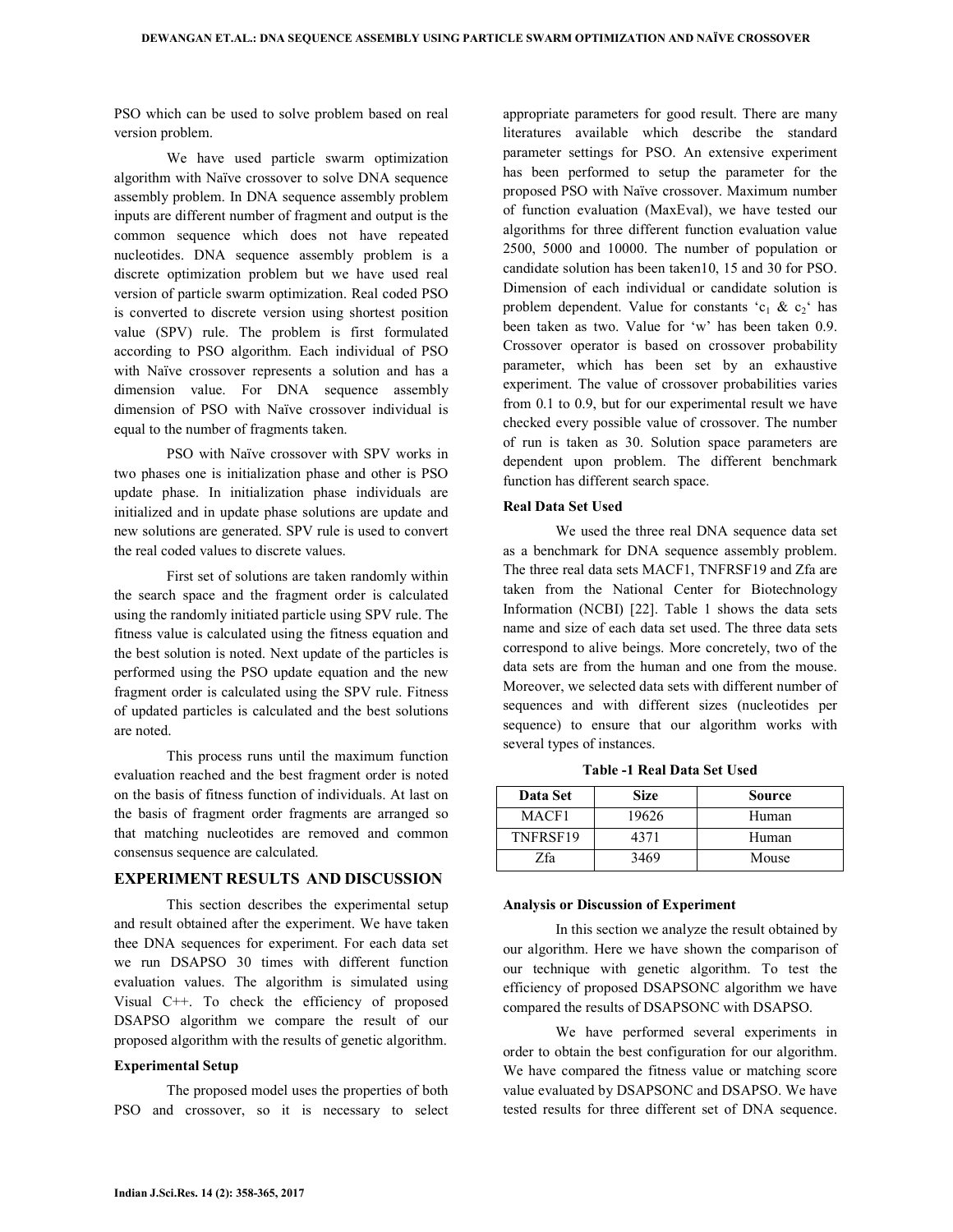Different number of fragments is taken to check the efficiency of algorithm. The parameter for genetic algorithm is taken standard and the result calculated by genetic algorithm is compared with the particle swarm optimization. Real version of PSO and genetic algorithm is used to solve DNA sequence assembly problem. The value of crossover probabilities varies from 0.1 to 0.9, but for our experimental result we have checked every possible value of crossover.

**Table -2 Matching Score comparison using dataset MACF1 with Crossover probability 0.2** 

|            |       | Number of Fragments |             |            |            |            |             |
|------------|-------|---------------------|-------------|------------|------------|------------|-------------|
|            |       | 10                  |             | 15         |            | 30         |             |
| DA         | Max   | <b>DSA</b>          | <b>DSAP</b> | <b>DSA</b> | <b>DSA</b> | <b>DSA</b> | <b>DSAP</b> |
| <b>TA</b>  | Eval  | <b>PSO</b>          | SON         | <b>PSO</b> | <b>PSO</b> | <b>PSO</b> | <b>SONC</b> |
| <b>SET</b> |       |                     | C           |            | NC         |            |             |
| MA         | 2500  | 14                  | 13          | 21         | 24         | 32         | 37          |
| CF1        | 5000  | 13                  | 14          | 24         | 24         | 34         | 36          |
|            | 10000 | 14                  | 14          | 24         | 27         | 35         | 38          |

**Table 3: Matching Score comparison using dataset TNFRSF19 with Crossover probability 0.2** 

|                  |       | Number of Fragments |             |            |            |            |             |  |
|------------------|-------|---------------------|-------------|------------|------------|------------|-------------|--|
|                  |       | 10                  |             | 15         |            | 30         |             |  |
| DA               | Max   | <b>DSA</b>          | <b>DSAP</b> | <b>DSA</b> | <b>DSA</b> | <b>DSA</b> | <b>DSAP</b> |  |
| <b>TA</b>        | Eval  | <b>PSO</b>          | SON         | <b>PSO</b> | <b>PSO</b> | <b>PSO</b> | <b>SONC</b> |  |
| <b>SET</b>       |       |                     | C           |            | NC         |            |             |  |
| <b>TNF</b>       | 2500  | 12                  | 12          | 18         | 19         | 72         | 79          |  |
| <b>RSF</b><br>19 | 5000  | 12                  | 13          | 18         | 19         | 82         | 79          |  |
|                  | 10000 | 12                  | 12          | 19         | 20         | 87         | 88          |  |

**Table 4: Matching Score comparison using dataset Zfa with Crossover probability 0.2** 

|                               |             | Number of Fragments |                                    |                          |                                |                          |                            |  |
|-------------------------------|-------------|---------------------|------------------------------------|--------------------------|--------------------------------|--------------------------|----------------------------|--|
|                               |             | 10                  |                                    | 15                       |                                | 30                       |                            |  |
| DA<br><b>TA</b><br><b>SET</b> | Max<br>Eval | <b>DSA</b><br>PSO   | <b>DSAP</b><br>SON<br>$\mathsf{C}$ | <b>DSA</b><br><b>PSO</b> | <b>DSA</b><br><b>PSO</b><br>NC | <b>DSA</b><br><b>PSO</b> | <b>DSAP</b><br><b>SONC</b> |  |
|                               | 2500        | 16                  | 16                                 | 24                       | 26                             | 130                      | 134                        |  |
| Zfa                           | 5000        | 16                  | 16                                 | 29                       | 27                             | 164                      | 147                        |  |
|                               | 10000       | 16                  | 17                                 | 29                       | 30                             | 169                      | 171                        |  |

 It is clear from the table 2, 3 and 4 that PSONC with SPV performs better than the PSO algorithm. The value of crossover probabilities varies from 0.1 to 0.9, but for our experimental result we have checked every possible value of crossover. PSONC with SPV gives the better matching score than the PSO with crossover probability 0.2. We have performed experiments with different real DNA sequence found by NCBI and table 2, 3 and 4 represents the solution for the three real DNA data (MACF1, TNFRSF19 and Zfa). Our algorithm

performs better for every DNA data than the GA. It is also clear from the tables that as the function evaluation increase the matching scores are also increased.

## **CONCLUTION & FUTURE WORK**

 It can be concluded from the above results that the DSAPSONC is very effective in finding the solution to the DNA Sequence Assembly problem. We have adjusted all the parameters to obtain the best configuration of the algorithm for this problem. We have used three different types of real data set to ensure the effectiveness of our algorithm. The data sets are taken from National Center for Biotechnology Information (NCBI). First the PSONC generates the random solution from the search space and each individual contains the real values. Problem of DNA sequence assembly is a discrete optimization problem so value generated by PSONC is changed to the discrete for changing the real value to discrete SPV rule is used. PSO updates its solution in each iteration and new real value generated. After modification of PSONC individual, SPV is used to generate new fragment order to arrange the fragments for calculating the matching scores. Fitness values are calculated for the entire updated individual. This process continues till the maximum number of function evaluation reached. At last the global best fragment order is consider for the calculation of consensus sequence. Then results are compared with the results of DSAPSO.

 In future we have intension to apply various nature inspired algorithms for DNA sequence assembly problem and compare their results with our proposed DSAPSONC algorithms result. Hybridization of algorithm may give the better result than the previous existing algorithms so we also want to hybridize our proposed algorithm with some other existing algorithms. PSO is present in various variants so we can also try to apply PSO variants to solve the DNA sequence assembly problem.

## **REFERENCES**

- Kennedy, J. and Eberhart, R. ―Particle swarm optimizationǁ, Neural Networks, 1995. Proceedings. IEEE International Conference on, Vol. 4, pp. 1942—1948, 1995.
- Shi, Y. and Eberhart, R. ―A modified particle swarm optimizerǁ, Evolutionary Computation Proceedings, 1998. IEEE World Congress on Computational Intelligence. The 1998 IEEE International Conference on, pp. 69—73, 1998.
- Eberhart, R.C. and Shi, Y. ―Comparing inertia weights and constriction factors in particle swarm